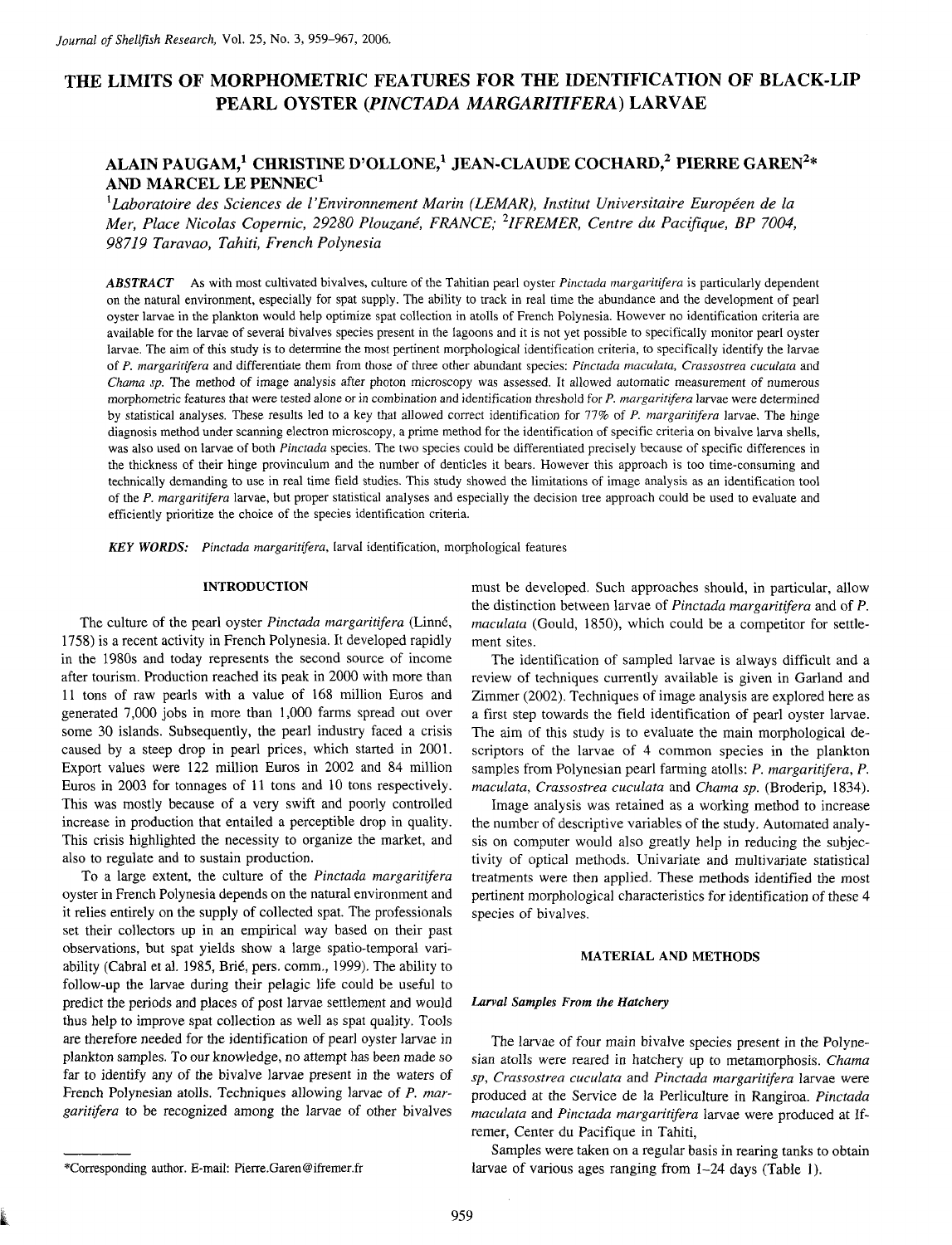**TABLE 1.** 

|  |  |  |  | Species and age of analyzed larvae. |  |
|--|--|--|--|-------------------------------------|--|
|--|--|--|--|-------------------------------------|--|

|                         | Age                     | Chama sp.     |                  |               | C. cuculata P. maculata P. margaritifera |
|-------------------------|-------------------------|---------------|------------------|---------------|------------------------------------------|
| <b>Stage</b><br>(aver.) | in<br>Days              | <b>Number</b> | <b>Number</b>    | <b>Number</b> | <b>Number</b>                            |
| D                       | $\mathbf{1}$            | 5             | 1                |               | 7                                        |
|                         | $\overline{\mathbf{c}}$ |               | 24               |               |                                          |
|                         | 3                       |               |                  |               | 44                                       |
|                         | 4                       | 12            | $\overline{7}$   |               |                                          |
|                         | 5                       |               |                  |               | 98                                       |
|                         | 6                       | 14            | 10               | 9             |                                          |
|                         | 7                       |               |                  |               | 104                                      |
| U                       | 8                       |               | 13               |               |                                          |
|                         | 9                       |               |                  |               | 85                                       |
|                         | 10                      | 33            | 5                | 70            |                                          |
|                         | 11                      |               |                  | 72            | 128                                      |
|                         | 13                      | 18            | $\overline{c}$   | 94            | 160                                      |
|                         | 15                      |               |                  |               | 38                                       |
|                         | 16                      |               |                  | 78            |                                          |
|                         | 17                      | 36            | $\boldsymbol{2}$ |               | 49                                       |
| P                       | 19                      | 28            |                  |               | 222                                      |
|                         | 20                      |               |                  | 106           |                                          |
|                         | 21                      |               |                  |               | 73                                       |
|                         | 22                      | 27            | 26               | 76            |                                          |
|                         | 23                      |               |                  |               | 72                                       |
|                         | 24                      |               |                  | $_{11}$       |                                          |
|                         | Total                   | 173           | 90               | 516           | 1080                                     |



**Figure 1. Representation on a larva contour of the dimensions used for calculating 3 (Smax, 2a/2b, Comp) of the 6 parameters retained for the morphometric analysis.** 

### *Morphological Observations*

Larvae were observed with a LEITZ DMRE photon microscope. A RGB mode (Red, Green, Blue) digitized picture was acquired for each of the larvae and was analyzed with Optilab software.

Each of the RGB pictures was separated into 3 distinct layers, green, red and blue. Only the green layer was retained, because it presented the highest saturation levels and it was converted into the 256 gray level mode. The areas representing larvae were those having the highest values of gray. The automatic selection of all the pixels was done depending on their value of gray and the smallest value of gray corresponding to the bivalve larvae was empirically determined for each picture. This value was retained as

**TABLE 2. Mean and SE for each variable measured for each** stage **of each species.** 

|       |                      | D              |               | $\mathbf{U}$   |               | $\boldsymbol{P}$ |               |
|-------|----------------------|----------------|---------------|----------------|---------------|------------------|---------------|
|       | <b>Species/Stage</b> | Mean           | <b>SD</b>     | Mean           | <b>SD</b>     | Mean             | <b>SD</b>     |
| Smax  | P. margaritifera     | 157.03         | 61.37         | 168.94         | 76.45         | 206.91           | 72.07         |
|       | P. maculata          | 134.95         | 25.15         | 136.42         | 31.88         | 208.73           | 21.75         |
|       | Chama sp.            | 173.15         | 42.45         | 413.66         | 19.47         | 159.58           | 65.56         |
|       | C. cuculata          | 184.37         | 38.40         | 276.37         | 57.78         | 382.26           | 35.86         |
| 2a/2b | P. margaritifera     | 1.298          | 0.151         | 1.255          | 0.131         | 1.286            | 0.145         |
|       | P. maculata          | 1.389          | 0.155         | 1.312          | 0.159         | 1.347            | 0.148         |
|       | Chama sp.            | 1.205          | 0.119         | 1.307          | 0.142         | 1.297            | 0.151         |
|       | C. cuculata          | 1.228          | 0.102         | 1.197          | 0.144         | 1.272            | 0.108         |
| Elong | P. margaritifera     | 1.414          | 0.089         | 1.401          | 0.078         | 1.416            | 0.087         |
|       | P. maculata          | 1.492          | 0.096         | 1.428          | 0.097         | 1.394            | 0.079         |
|       | Chama sp.            | 1.354          | 0.055         | 1.379          | 0.053         | 1.412            | 0.088         |
|       | C.cuculata           | 1.380          | 0.062         | 1.389          | 0.067         | 1.383            | 0.063         |
| Comp  | P. margaritifera     | 0.769          | 0.025         | 0.772          | 0.021         | 0.765            | 0.026         |
|       | P maculata           | 0.761          | 0.029         | 0.767          | 0.026         | 0.767            | 0.029         |
|       | Chama sp.            | 0.775          | 0.018         | 0.767          | 0.024         | 0.769            | 0.025         |
|       | C. cuculata          | 0.777          | 0.019         | 0.773          | 0.018         | 0.768            | 0.028         |
| Ftype | P. margaritifera     | 0.992          | 0.007         | 0.994          | 0.004         | 0.991            | 0.006         |
|       | P. maculata          | 0.984          | 0.011         | 0.990          | 0.009         | 0.991            | 0.004         |
|       | Chama sp.            | 0.995          | 0.004         | 0.993          | 0.004         | 0.992            | 0.007         |
|       | C. cuculata          | 0.996          | 0.004         | 0.995          | 0.006         | 0.994            | 0.002         |
| Ixy   | P. margaritifera     | $4.471E + 05$  | $1.247E + 07$ | $7.479E + 0.5$ | $1.812E + 07$ | $1.218E + 06$    | $1.987E + 07$ |
|       | P. maculata          | $6.031E + 04$  | $2.503E + 06$ | $-3.451E + 06$ | $2.023E + 06$ | $1.818E + 05$    | $5.954 + 06$  |
|       | Chama sp.            | $-1.668E + 06$ | $3.936E + 06$ | $-1.524E + 07$ | $7.593E + 07$ | $3.555E + 04$    | $1.508E + 07$ |
|       | C. cuculata          | $1.998E + 05$  | $5.548E + 06$ | $-1.402E + 07$ | $5.360E + 07$ | $8.762E + 06$    | $4.884E + 07$ |

D: **D** larva; U: umbo larva; P; pediveliger.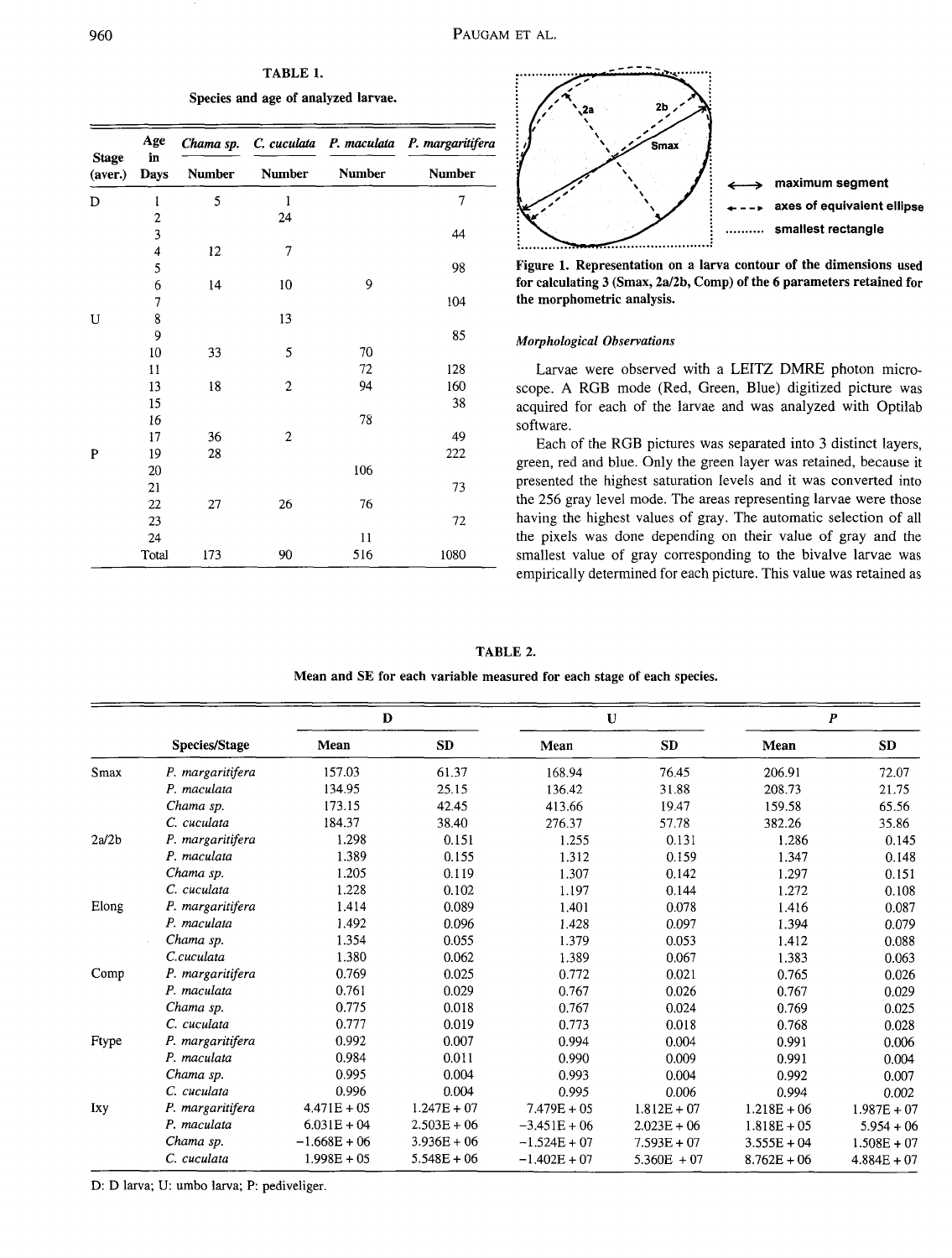# TABLE 3.

### Comparison of 6 variable average values for each larval stage and each species at 5% level.

|                   | Species/Stage    | <b>Test</b>  | P        | Sign.       | Compl. Test     |
|-------------------|------------------|--------------|----------|-------------|-----------------|
| Smax              |                  |              |          |             |                 |
| Effect of stage   | P. margaritifera | K & W        | 0.002    | S           | D > U > P       |
|                   | P. maculata      | K & W        | 0.002    | $\rm S$     | D > U > P       |
|                   | Chama sp.        | K & W        | 0.008    | S           | D > U > P       |
|                   | C. cuculata      | K & W        | 0.002    | S           | D > U > P       |
| Effect of species | D                | <b>ANOVA</b> | < 0.0001 | ${\bf S}$   | $m = M < C = K$ |
|                   | U                | K & W        | 0.009    | S           | $m = M < C = K$ |
|                   | $\boldsymbol{P}$ | <b>ANOVA</b> | 0.006    | S           | $m = M < C = K$ |
| 2a/2b             |                  |              |          |             |                 |
| Effect of stage   | P. margaritifera | <b>ANOVA</b> | 0.890    | NS.         |                 |
|                   | P. maculata      | K & W        | 0.053    | NS.         |                 |
|                   | Chama sp.        | <b>ANOVA</b> | 0.430    | $_{NS}$     |                 |
|                   | C. cuculata      | <b>ANOVA</b> | 0.285    | <b>NS</b>   |                 |
| Effect of species | D                | K & W        | 0.236    | NS.         |                 |
|                   | U                | <b>ANOVA</b> | 0.811    | <b>NS</b>   |                 |
|                   | $\boldsymbol{P}$ | <b>ANOVA</b> | 0.972    | <b>NS</b>   |                 |
| Elong             |                  |              |          |             |                 |
| Effect of stage   | P. margaritifera | K & W        | 0.356    | <b>NS</b>   |                 |
|                   | P. maculata      | <b>ANOVA</b> | 0.289    | NS.         |                 |
|                   | Chama sp.        | <b>ANOVA</b> | 0.328    | NS          |                 |
|                   | C. cuculata      | <b>ANOVA</b> | 0.766    | <b>NS</b>   |                 |
| Effect of species | D                | <b>ANOVA</b> | 0.534    | <b>NS</b>   |                 |
|                   | $\boldsymbol{U}$ | <b>ANOVA</b> | 0.264    | <b>NS</b>   |                 |
|                   | $\boldsymbol{P}$ | K & W        | 0.764    | <b>NS</b>   |                 |
| Comp              |                  |              |          |             |                 |
| Effect of stage   | P. margaritifera | <b>ANOVA</b> | 0.684    | <b>NS</b>   |                 |
|                   | P. maculata      | K & W        | 0.180    | <b>NS</b>   |                 |
|                   | Chama sp.        | <b>ANOVA</b> | $0.032*$ | S           | $D = U > P$     |
|                   | C. cuculata      | K & W        | 0.150    | <b>NS</b>   |                 |
| Effect of species | D                | <b>ANOVA</b> | 0.599    | NS.         |                 |
|                   | U                | K & W        | 0.440    | <b>NS</b>   |                 |
|                   | $\boldsymbol{P}$ | <b>ANOVA</b> | 0.872    | NS          |                 |
| Ftype             |                  |              |          |             |                 |
| Effect of stage   | P. margaritifera | K & W        | 0.327    | NS.         |                 |
|                   | P. maculata      | K & W        | 0.134    | <b>NS</b>   |                 |
|                   | Chama sp.        | <b>ANOVA</b> | 0.758    | <b>NS</b>   |                 |
|                   | C. cuculata      | K & W        | $0.031*$ | S.          | $U > D = P$     |
| Effect of species | D                | <b>ANOVA</b> | 0.567    | <b>NS</b>   |                 |
|                   | U                | K & W        | 0.174    | NS.         |                 |
|                   | $\boldsymbol{P}$ | <b>ANOVA</b> | 0.362    | NS.         |                 |
| Ixy               |                  |              |          |             |                 |
| Effect of stage   | P. margaritifera | K & W        | 0.108    | <b>NS</b>   |                 |
|                   | P. maculata      | K & W        | 0.470    | $_{\rm NS}$ |                 |
|                   | Chama sp.        | K & W        | 0.008    | S.          | $D = U > P$     |
|                   | C. cuculata      | K & W        | 0.810    | NS          |                 |
| Effect of species | D                | K & W        | 0.234    | <b>NS</b>   |                 |
|                   | $\boldsymbol{U}$ | K & W        | 0.018    | S           | $m = M < C = K$ |
|                   | $\boldsymbol{P}$ | K & W        | 0.390    | $_{\rm NS}$ |                 |

NS, Not significant; S, significant; D, D larva; U, umbo larva; P, pediveliger; M, *P. mararitifera;* m, *P. maculata; C, Chama;* K, *C. cuculata;* K&W: Kruskall & Wallis. \*: before Bonferroni correction.

a threshold to binarize the picture. The value 1 (corresponding to the larvae) was assigned to areas with gray value greater than the threshold, and the value 0 was assigned to areas with gray value lower than the threshold. Areas of value 1 that were not complete were filled in automatically and among them, only those corresponding to individualized larvae were retained and colored in red.

shape parameters. The best descriptors among this set of 42 were determined using principal component analysis (PCA). Six descriptors, the least dependent, were retained to establish a morphometric analysis pattern that would result in the specific identification of the 4 species of bivalves studied. They constituted the descriptive variables of larvae morphology (Fig. 1):

The Optilab software automatically numbers the retained red colored areas and describes them by performing a series of 42 measurements such as coordinates, optical density, dimensions and

• the maximum intercept (Smax): length of the longest segment of the object,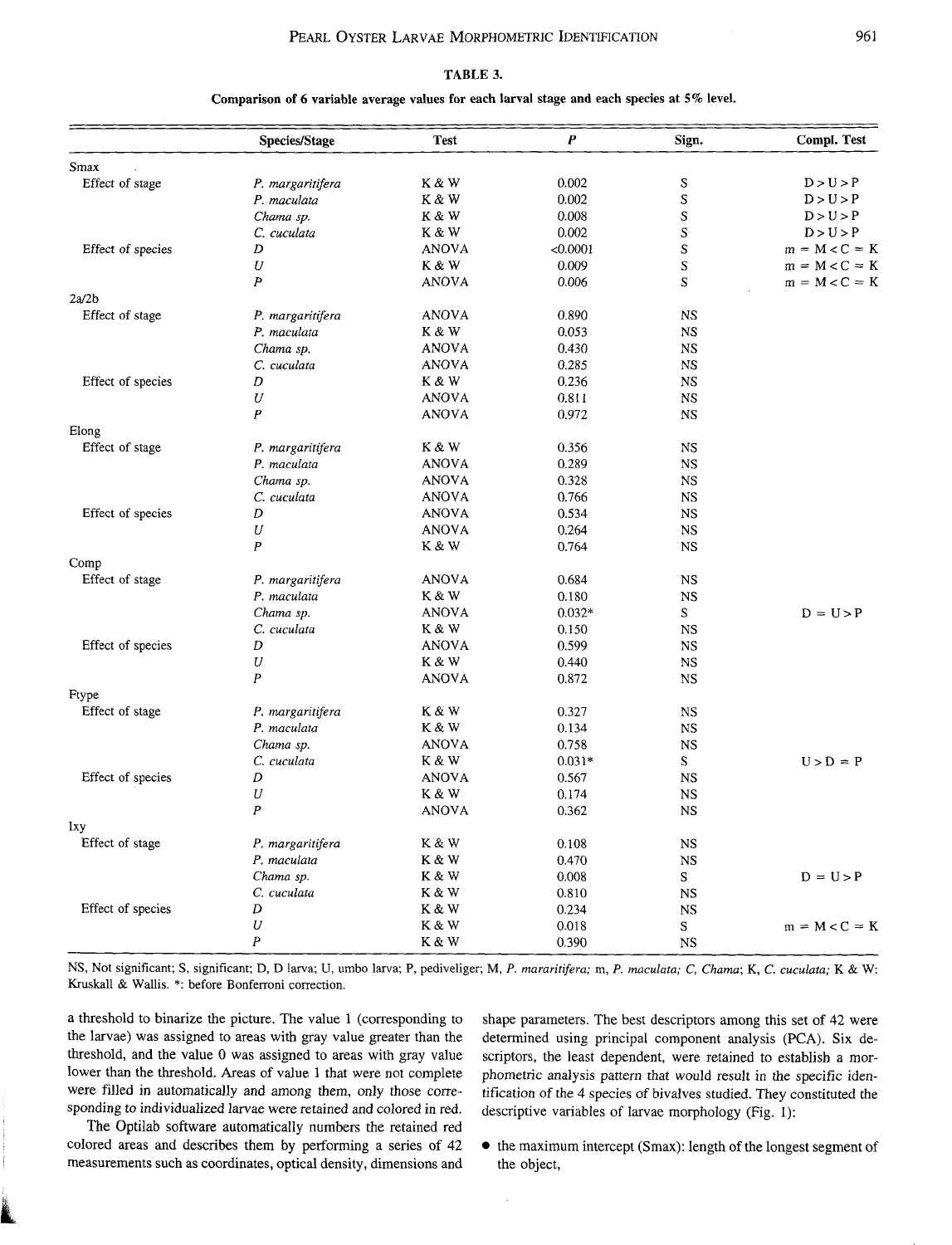Correlation matrix of the 6 least correlated parameters selected after a PCA

|       | <b>Smax</b> | 2a/2b    | Elong    | Comp     | <b>Ftype</b> | Ixv |
|-------|-------------|----------|----------|----------|--------------|-----|
| Smax  |             |          |          |          |              |     |
| 2a/2b | 0.039       |          |          |          |              |     |
| Elong | 0.047       | 0.259    |          |          |              |     |
| Comp  | $-0.127$    | $-0.113$ | $-0.524$ |          |              |     |
| Ftype | $-0.053$    | $-0.419$ | $-0.223$ | 0.324    |              |     |
| Ixy   | $-0.035$    | $-0.003$ | $-0.014$ | $-0.016$ | 0.010        |     |

None of these correlations are significant at the 5% level after Bonferroni correction.

- the Ellipse Ratio (2a/2b): ratio of the major axis to the minor axis of the equivalent ellipse,
- the Elongation Factor (Elong): ratio between Smax and the mean perpendicular intercept,
- the Compactness Factor (Comp):  $A/A_R$  where A is the object area and  $A<sub>R</sub>$  is the area of the smallest rectangle containing the object,
- the moment of inertia (Ixy) representing the pixel distribution around the Center of Mass  $xy: (\Sigma xy) - A \cdot Mx \cdot My$ , where *xy* are the pixel coordinates,  $Mx$  is the Center of Mass  $x$   $[(\Sigma x)/A]$  and *My* is the Center of Mass  $y$  [ $(\Sigma y)/A$ ],
- the Type Factor (Ftype):  $A^2/4 \cdot \pi \sqrt{(Ixx \cdot Iyy)}$ , where Ixx is the Inertia xx  $[(\Sigma x^2) - A \cdot Mx^2]$  and Iyy is the Inertia yy  $[(\Sigma x^2)$ -A·M $x^2]$ .

## *Data Analysis*

### Univariate Analysis

The morphometric measurements of 4 species were classified into 3 subgroups corresponding to the main stages of physiological



F1 and F2 axes : 99 %

Figure 2. Correlation circle for Fl and F2 axes of the DFA applied to 6 measurements. Most of the interspecific variability (96%) is represented by Smax on Fl axis.



**Individuals (F1 and F2 axes: 99 %)** 

Figure 3. Situation of species patches in the F1-F2 canonical space. Patches are designed to contain approximately 95% of species dots. The best species discrimination, along Fl axis, separates the genus *Pinctada* on the left from *Chama sp* and *Crassostrea cucullata* on the right.

and morphological development: D larva (D), umbo larva (U) and pediveliger larva (P). An analysis of variance (ANOVA or test of Kruskall & Wallis) was undertaken for each of the 6 descriptive variables according to the species and the larval stage.

## Discriminant Factor Analysis

The discriminant factor analysis (DFA) was carried out with the help of Excelstat 5.1 software. The 6 descriptors retained to specifically discriminate the larvae were not significantly correlated (the highest r was  $-0.524$  between Elong and Comp). It was then possible to use a DFA approach to search for the combination of descriptors that maximized interspecific variability and minimized intraspecific variability (regardless of the larval stage encountered).

# Decision Tree

This analysis, realized with Statistica 6 software, complemented DFA to identify larvae of the 4 species from the batches of hatchery monospecific larvae. Starting with all individuals attributed to the same species, it supplied a true-false determination model, with intermediate nodes of decision and terminal nodes of species attribution. The analysis stopped when the original species was found again with an error margin defined by the conditions for halting the segmentation, set here in advance to a minimum of 5 successive levels.

### *Electron Microscopy*

About 10 hatchery larvae of each *P. margaritifera* and *P. maculata* species were prepared for SEM observation. Larvae were cleaned from organic matter in a bath of 10% chlorine water (Le Pennec 1978). This treatment was controlled under the microscope and was stopped by washing with distilled water as soon as degassing was observed within the valves. The prodissoconch valves were carefully separated using mounted pins and were dehydrated in a bath of 90° alcohol. They were then set up on plots for metal plating. The valves thus prepared were observed under a HITACHI-S 3200 N scanning electron microscope.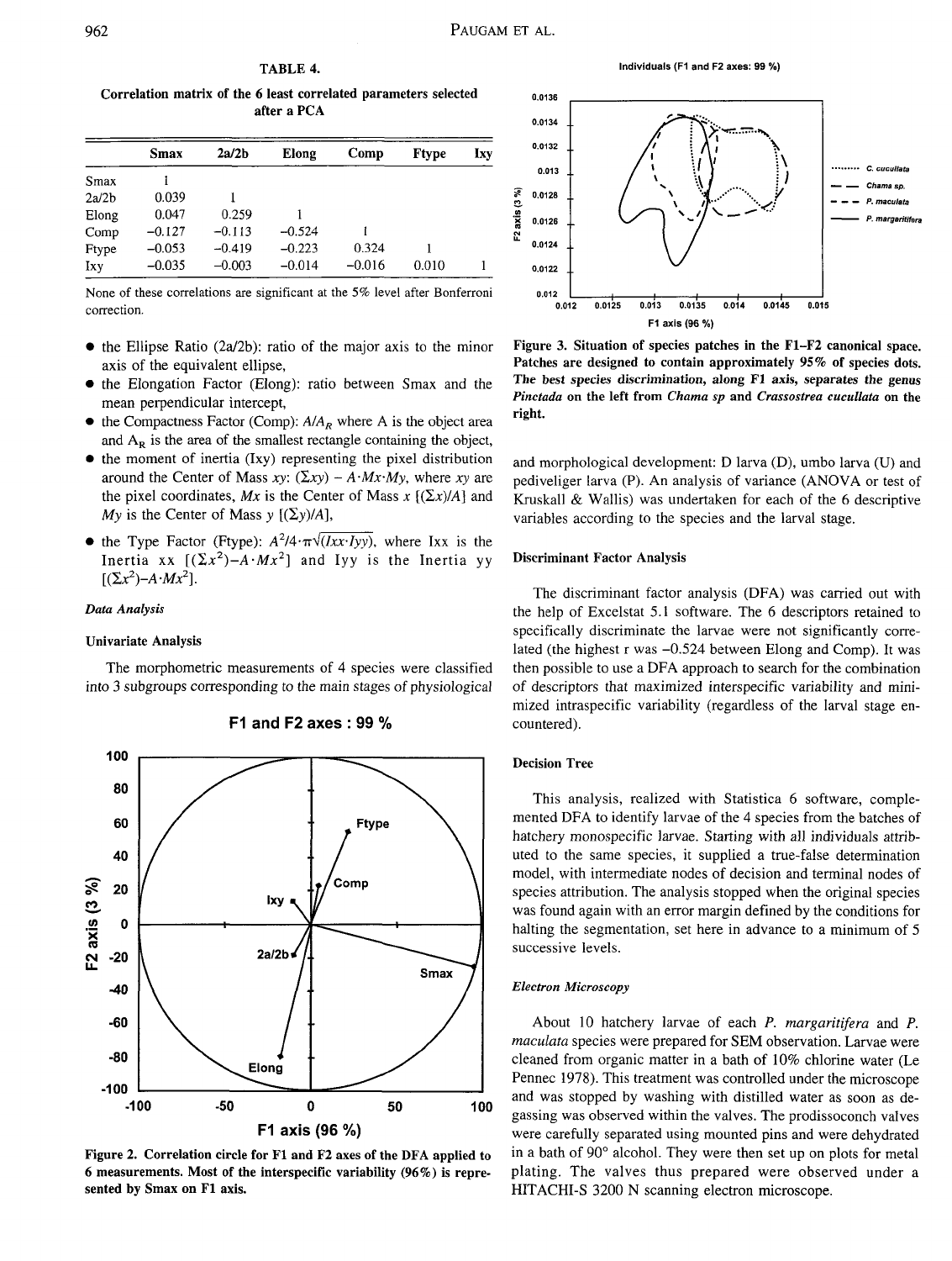Specified identification success rate of individual larvae (all stage combined) by DFA.

| True species           | C. cuculata | Chama sp. | P. maculata | P. margaritifera |
|------------------------|-------------|-----------|-------------|------------------|
| Individuals            | 89          | 168       | 523         | 1,077            |
| Sorting                |             |           |             |                  |
| C. cuculata            | 23          | 28        | 33          | 57               |
| Chama sp.              | 30          | 117       |             |                  |
| P. maculata            | 23          | 17        | 359         | 375              |
| P. margaritifera       | 13          |           | 131         | 645              |
| Correct identification | 26%         | 70%       | 69%         | 60%              |

## **RESULTS**

#### *Univariate Analyses*

The mean values of the 6 descriptive variables of larvae morphology (Table 2) were compared by a one-way variance analysis or a Kruskall & Wallis test (Table 3). Overall, there was no significant difference at the threshold of 5%, between means of the different groups during the larval development, except for:

- Ftype of the *C. cuculata* U stage was significantly higher than that of the D and the P stages. This was not significant however after Bonferroni correction;
- Comp of *Chama sp* was similar for the D to U larval phase but significantly smaller at the P stage; this was not significant anymore after Bonferroni correction.
- Ixy of the *Chama* species at the P stage was significantly different from that of the D or U stages even after Bonferroni correction. It also allowed to differentiate this species from the other three for the stage U, but this was not significant after Bonferroni correction;
- Smax allowed distinguishing the three main stages of larval development regardless of the species, because all comparisons within species between stage were significant even after Bonferroni correction. All comparisons between species within stage were also significant even after Bonferroni correction and Smax was especially useful to significantly differentiate the group of individuals composed of *P. margaritifera* and of *P. maculata* from the group of individuals composed by *Chama sp*  and *C. cuculata.*

None of the six morphometric measurements allowed to discriminate alone the larvae of the four species. It was at best possible to distinguish individuals of *Chama sp* or of *Crassostrea cuculata* from those of *P. margaritifera* and of *P. maculata.* 

#### Discriminant Factor Analysis

The principal component analysis (PCA) carried out on the 42 morphometric measurements allowed to retain among them the 6 least correlated parameters (Table 4).

The DFA results showed that the two first canonic axes Fl and F2 respectively represented 96% and 3% of the interspecific variability (Fig. 2). Smax corresponded mainly to Fl axis whereas Elong, in opposition to Ftype, corresponded more to F2 axis. The dot patches of the 4 species individuals are shown in the two dimensions canonical space set by axes Fl and F2 (Fig. 3). Groups of both *Pinctada* species individuals were clearly superimposed. Smax (mainly represented by Fl axis) allowed their discrimination, regardless of the larval stage, from the groups of *Chama* and *Crassostrea cuculata* species, superimposed as well. Further differentiation between the individuals of both species of *Pinctada* or between the *Chama* or *C. cuculata* species was not possible along F2 axis.

A Kullback statistical test revealed that the difference between the intragroup variance-covariance matrices was significant at 5%  $(X^2 = 2340.3; P < 0,0001)$ . The barycenters corresponding to the morphometry of the 4 studied species were significantly different (Wilks A ratio = 0.433; *F* = 99.88; *P <* 0.0001). A DFA was carried out based on these characteristic barycenters to try species identification of each larva previously measured, but the retained discriminant morphometric features were not sufficient. The identification success rates varied depending on the species (Table 5). They were comprised between 60% and 70% for both *Pinctada*  species and the *Chama* genus, whereas only 26% was achieved for the *Crassostrea* genus.

TABLE 6. Species identification success rate of D individual larvae by DFA.

| True species           | C. cuculata | Chama sp. | P. maculata | P. margaritifera |
|------------------------|-------------|-----------|-------------|------------------|
| Individuals            | 21          |           |             | 70               |
| Sorting                |             |           |             |                  |
| C. cuculata            | 15          |           |             |                  |
| Chama sp.              |             |           |             |                  |
| P. maculata            |             |           |             | 21               |
| P. margaritifera       |             |           |             | 49               |
| Correct identification | 71%         | 100%      | 83%         | 70%              |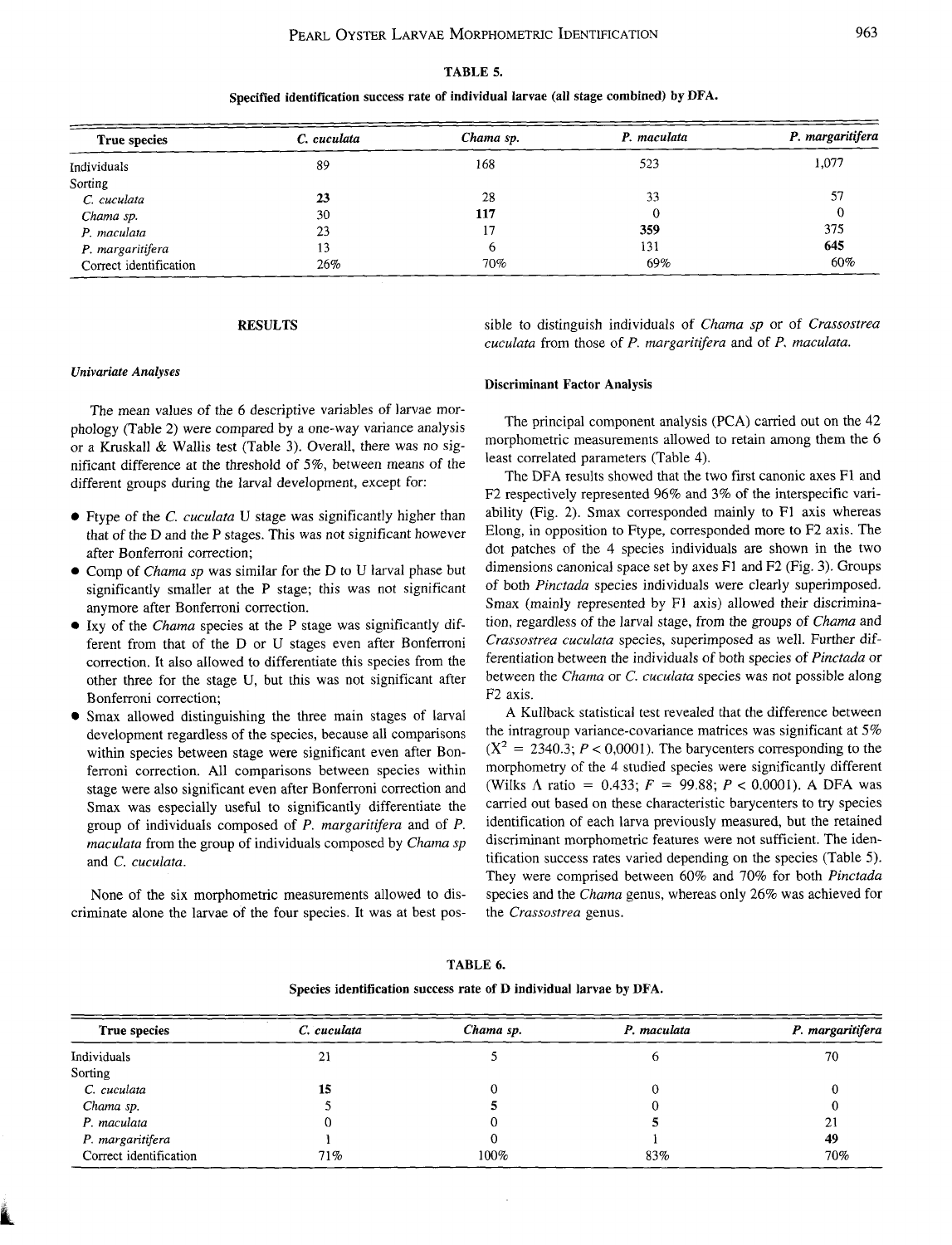### TABLE 7.

#### Species identification success rate of U individual larvae by DFA.

| True species           | C. cuculata | Chama sp. | P. maculata | P. margaritifera |
|------------------------|-------------|-----------|-------------|------------------|
| Individuals            | 15          | 14        | 87          | 77               |
| Sorting                |             |           |             |                  |
| C. cuculata            | 10          |           | ∼           |                  |
| Chama sp.              |             |           |             |                  |
| P. maculata            |             |           | 58          | 31               |
| P. margaritifera       |             |           | 26          | 45               |
| Correct identification | 67%         | 57%       | 67%         | 58%              |

Other DFA (Tables 6, 7 and 8) were undertaken on these samples to see if better species identification could be achieved at specific larval stages with the morphometric measures at hand. The correct identification rates were quite different from one species to another, but also between larval stages. The D and P stages gave the best species identification success rates overall.

The Decision Tree

A decision tree was built to help synthesize the results of the various DFA. Each morphometric measurement was assimilated to a prediction variable (specific identification criteria). After univariate preliminary studies, they were classified according to their potential (0-100 scale) to predict the dependent variable (species identity). Ftype, Smax, Elong and the larval stage had a potential of 100, 96, 72 and 59 respectively to explain the dependent variable.

The organization of the tree was performed arbitrarily in the following manner: All of the larvae were allocated at first to the *P.*   $maculata$  species. If Smax was larger than  $271 \mu m$ , the larva identity was changed for a *Chama* larva. If this condition was not true, the larva was still assigned to the *P. maculata* species until the next decision node. The overall process of the decision tree (Fig. 4) led to a discrimination key. Synthetic results of the larval identification using this discrimination key were better than those obtained with the former DFA (Table 9). However, species identification error rates were still generally higher than 25%.

# Hinge Analysis by Electron Microscopy

The hinge of the umbo larva of *P. margaritifera* is made up of a narrow provinculum bearing 4 denticles on the anterior edge and 6 on the posterior edge (Fig. 5-1). The hinge of the umbo larva of *P. maculata* has a thick provinculum bearing 5 denticles on the anterior edge and 5 on the posterior edge (Fig. 5-2). There was no individual variation within species for these traits, thus hinge analysis of larval shells allowed the formal distinction between both species of the *Pinctada* genus within the larval phase.

### DISCUSSION

Thirty-four species of bivalves were found in the lagoon of the atoll of Takapoto (Salvat & Richard 1985). All of them are liable to produce larvae at the same time as the black lip pearl oyster. Therefore identification and monitoring of *P. margaritifera* larvae is not possible without means to discriminate this bivalve species from others present in the lagoon. The objective of this study was to test different morphological descriptors and to check whether the most pertinent among them could be used as tools for species determination.

The analysis of the shell profile using shape descriptors is a technique commonly used to determine numerous plankton species and was tested here. It was then related to the analysis of the hinge structure (ornamentation descriptors), a permanent criteria allowing a definite species determination (Le Pennec 1978).

Image analysis applied to morphometry has proven efficient in taxonomic identification (Garland & Zimmer 2002). This method presents the advantage of replacing the observer by algorithms and thus minimizing the risk of subjective errors. It is fast and efficient for numerous applications, such as the study of zooplankton communities. (Beaulieu et al. 1999). The data generated are useful in solving taxonomy questions and sometimes even to identify morphological variation among populations within a species (Jeffries et al. 1984, Ishii et al. 1987, Cadrin & Friedland 1999). Whereas morphometric analysis is successful at species identification in some cases, it is more difficult for a number of others. This is the case of a few copepods and fish larvae as described by Naudin et

| True species           | C. cuculata | Chama sp. | P. maculata | P. margaritifera |
|------------------------|-------------|-----------|-------------|------------------|
| Individuals            | 46          | 152       | 423         | 316              |
| Sorting                |             |           |             |                  |
| C. cuculata            | 21          | 38        |             |                  |
| Chama sp.              | 19          | 91        |             |                  |
| P. maculata            |             | 16        | 312         | 108              |
| P. margaritifera       |             |           | 110         | 206              |
| Correct identification | 46%         | 60%       | 74%         | 65%              |

TABLE 8.

Species identification success rate of P individual larvae by DFA.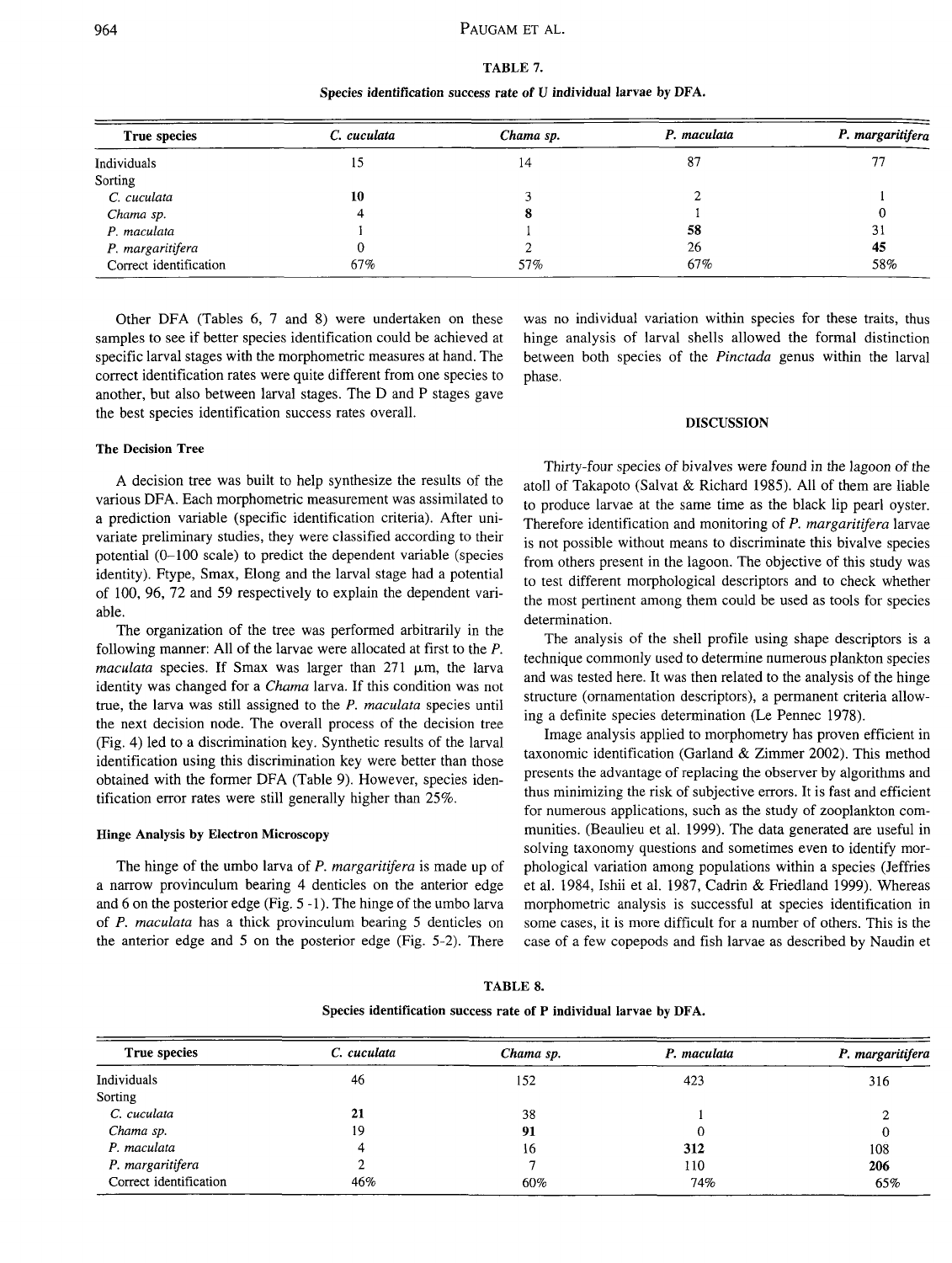

**Figure 4. Decision tree for discrimination of the four species. Each rectangle box represents a segmentation node under which value of the discrimination factor is given. Each ellipse box represents a terminal node of species determination. Numbers given in the node boxes represent larvae counts.** 

al. (1996). The transparency of the objects to analyze is a widely encountered difficulty. In the case of bivalve larvae, the shells are translucent but their profiles are generally sufficiently contrasted from the rest of the picture and correspond to closed forms. It is then possible to use data processing tools to analyze each picture, cut out all closed forms and describe them according to contour, area and position in the picture.

The measurements performed on all of the larval stages of the 4 bivalve species studied here provided information on some of their distinctive dimensions according to age.

Univariate analyses showed that Smax was the most discriminating measure between stage within species and between species within stage. The multivariate analyses gave better results. Some degree of species identification among the larvae of the 4 species was possible, but the rates of success were different according to the methods used:

- Using DFA, the larvae discrimination of *P. margaritifera,* of *P. maculata,* of *Chama* and of C. *cuculata* was achieved with probabilities of success of 60%, 69%, 70% and of 26% respectively.
- With the decision tree approach, the larvae discrimination of *P. margaritifera,* of *P. maculata,* of *Chama* and of C. *cuculata* was achieved with probabilities of success of 74%, 63%, 69% and of 77% respectively.

Despite these positive results, the descriptors studied here cannot be considered adequate for the identification of *Pinctada* and



**Figure 5. SEM photographs of right valve of** *P. margaritifera* **(1) and**  *P. maculata* **(2) larvae. Numbers of anterior teeth (Da) and of posterior teeth (Dp) of the hinge are invariant and differ between both species.** 

other bivalve larvae in plankton samples. A higher reliability and a success probability close to 90% would be required, as suggested in the literature (Jeffries et al. 1984, Naudin et al. 1996, Rahhou, 2003). Similar discrimination rates (up to 74%) between bivalve larvae were obtained by Hendriks et al. (2005), who concluded that shape characteristics combined with computer analysis did not provide tools conclusively useful for young bivalve larvae identification.

| TABLE 9.                                                                          |  |  |  |  |
|-----------------------------------------------------------------------------------|--|--|--|--|
| Species identification success rate of P individual larvae using a decision tree. |  |  |  |  |

| True species           | C. cuculata | Chama sp. | P. maculata | P. margaritifera |
|------------------------|-------------|-----------|-------------|------------------|
| Individuals            | 35          | 212       | 686         | 313              |
| Sorting                |             |           |             |                  |
| C. cuculata            | 27          | 49        | 12          |                  |
| Chama sp.              |             | 147       | 20          |                  |
| P. maculata            |             |           | 434         | 77               |
| P. margaritifera       |             |           | 220         | 233              |
| Correct identification | 77%         | 69%       | 63%         | 74%              |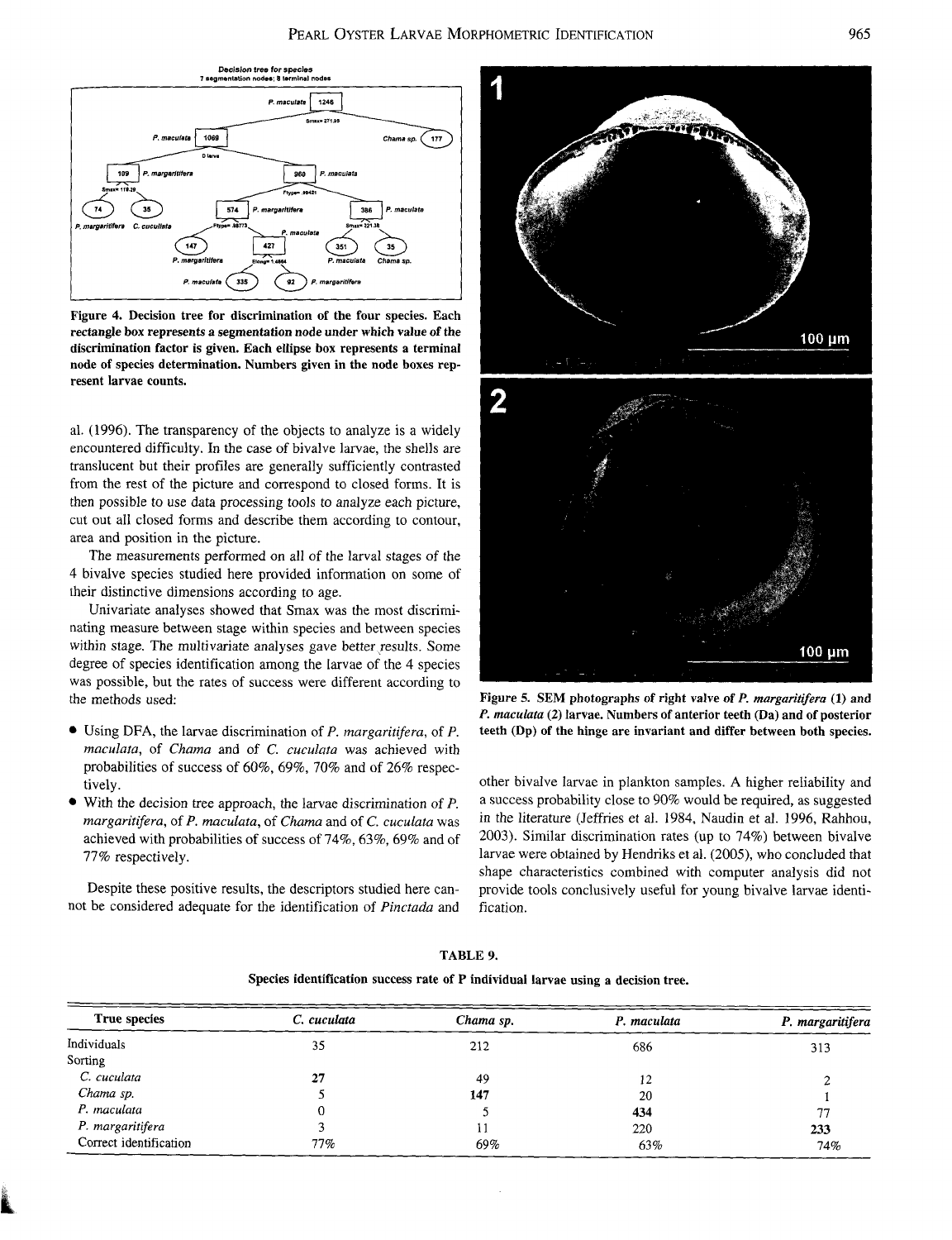Another problem is that the acquired image of the larva form can vary between records, according to the orientation of the shell. To avoid image distortion and measurement errors, the separation plane between valves should be parallel to the sensor plane. Accuracy may also improve with additional measurement of the valve thickness. This descriptor has already been the subject of an original application as a quality indicator of larval development for *Pecten maximus* (Salaün et al. 1991). Image multiacquisition resulting from slightly moving the observed larva or changing the angle of light reaching the larva may also help in selecting larval areas that present the largest Smax.

More sophisticated mathematical contour descriptors such as Fourier descriptors (Crampton 1995) could also be considered, because it is possible to decompose the contour of an object using the Fourier elliptic transform. This method has already been proposed by Gevirtz (1976) to evaluate specific and intraspecific variability amongst bivalves, and these descriptors have been successfully used to distinguish similar mussel species (Crampton 1995, Innes & Bates 1999) and to identify eel populations based on otholith shape (Rahhou 2003). Davis et al. (1996) anticipate ongoing improvement of these visualization techniques for plankton identification, but phenotypic plasticity during larval development will limit their accuracy (Garland & Zimmer 2002).

The method of valve hinge analysis proved again its discrimination potential (Le Pennec 1978) in the present study. It enabled a definite distinction of both *Pinctada* species according to the number of denticles and to the thickness of the provinculum. However, the preparation time for each larva and the necessary handling precautions remain incompatible with the goal of a fast characterization of large-scale distributions and abundances of larvae.

Considerable progress has been achieved with other techniques

of larval identification, which are not based on the morphological but on the molecular characteristics of each species. Two tracks are being explored at this time for species identification and discrimination of bivalve larvae. One relies on genetics tools (Lopez-Pinon et al. 2002, Wood et al. 2003, Hosoi et al. 2004) and the other on immunological approach (Paugam et al. 2000, Abalde et al. 2003).

The DNA markers present the advantage of being independent of age or physiological condition of the individuals. It is therefore possible to use individual adults to develop probes that are efficient on larvae. However, their use requires in most cases that the plankton sample be destroyed, and therefore they are better suited as overall indicators of presence and representation within a sample, rather than as real probes for individual marking.

The advantage of the immunological identification over genetic identification is that the antibodies find in the plankton sample the larvae against which they have been induced and specifically mark them without altering the shell structures (Paugam et al. 2003). However the induction of an efficient antibody production requires the availability of large amounts of larvae of different species that can only be obtained in the hatchery.

The analysis of the hinge characteristics is the only method available today which would ensure identification of the *P. margaritifera* pearl oyster larvae. However, this method is too cumbersome to authorize a rapid identification of the larvae and cannot be used in real time for long term systematic plankton sampling. It could, however, be used to validate any other technique of larva, species identification. Any improvement of these techniques will be useful for following larvae within the plankton and to develop our knowledge of the larval life cycle of the *P. margaritifera* pearl oyster in the lagoons of French Polynesia.

## LITERATURE CITED

- Abalde, S. L., J. Fuentes & A. Gonzalez-Fernandez. 2003. Identification of *Mytilus galloprovincialis* larvae from the Galician rias by mouse monoclonal antibodies. *Aquaculture* 219:545-559.
- Beaulieu, S. E., M. M. Mullin, V. T. Tang, S. M. Pyne & B. S. Twining. 1999. Using an optical plankton counter to determine the size distributions of preserved zooplankton samples. *J. Plankt. Res.* 21:1939- 1956.
- Cabral, P., K. Mizuno & A. Tauru. 1985. Preliminary data on the spat collection of mother of pearl *{Pinctada margaritifera,* Bivalve, Mollusc) in French Polynesia. In: B. Delesalle, R. Galzin & B. Salvat, editors. Proceedings of the 5th International Coral Reef Congress, Tahiti, French Polynesia. 5. pp. 177-182.
- Cadrin, S. X. & K. D. Friedland. 1999. The utility of image processing techniques for morphometric analysis and stock identification. *Fish. Res.* 43:129-139.
- Crampton, J. S. 1995. Elliptic Fourier shape analysis of fossil bivalves: some practical considerations. *Lethaia* 28:179-186.
- Davis, C. S., S. M. Gallager, M. Marra & W. K. Stewart. 1996. Rapid visualization of plankton abundance and taxonomic composition using the video plankton recorder. *Deep-Sea Res.* 43:1947-1970.
- Garland, E. D. & C. A. Zimmer. 2002. Techniques for the identification of bivalve larvae. *Mar. Ecol. Prog. Ser.* 225:299-310.
- Gevirtz, J. L. 1976. Fourier analysis of bivalve outlines: Implications on evolution and autecology. *Math. Geol.* 8:151-163.
- Hendriks, I. E., L. A. van Duren & P. M. J. Herman. 2005. Image analysis techniques: A tool for the identification of bivalve larvae? *J. Sea Res.*  54:151-162.
- Hosoi, M., S. Hosoi-Tanabe, H. Sawada, M. Ueno, H. Toyohara & I. Hayashi. 2004. Sequence and polymerase chain reaction-restriction fragment length polymorphism analysis of the large subunit rRNA gene of bivalve: Simple and widely applicable technique for multiple species identification of bivalve larva. Fish. Sci. 70:629-637.
- Innes, D. J. & J. A. Bates. 1999. Morphological variation of *Mytilus edulis*  and *Mytilus trossulus* in eastern Newfoundland. *Mar. Biol.* 133:691- 699.
- Ishii, T., R. Adachi, M. Omori, U. Shimizu & H. Irie. 1987. The identification, counting, and measurement of phytoplankton by an image processing system. *J. Cons. Int. Explor. Mer.* 43:253-260.
- Jeffries, H. P., M. S. Berman, A. D. Poularikas, C. Katsinis, I. Melas, K. Sherman & L. Bivins. 1984. Automated sizing, counting and identification of zooplankton by pattern recognition. *Mar. Biol.* 78:329-334.
- Le Pennec, M. 1978. Genèse de la coquille larvaire et post-larvaire chez divers Bivalves marins. Thèse de doctorat d'Etat, Faculté des Sciences, Brest, France. 229 pp, 108 pi.
- Lopez-Piñon, M. J., A. Insua & J. Mendez. 2002. Identification of four scallop species using PCR and restriction analysis of the ribosomal DNA internal transcribed spacer region. *Mar. Biotechnol.* 4:495-502.
- Naudin, S., H. Pella, N. Charlon, J. Garric & P. Bergot. 1996. Détection des larves de poisson anormales par analyse d'image. *Aquat. Living Ressour.* 9:281-287.
- Paugam, A., M. Le Pennec & G. Andre-Fontaine. 2000. Immunological recognition of marine bivalve larvae from plankton. *J. Shellfish Res.*  13:547-553.